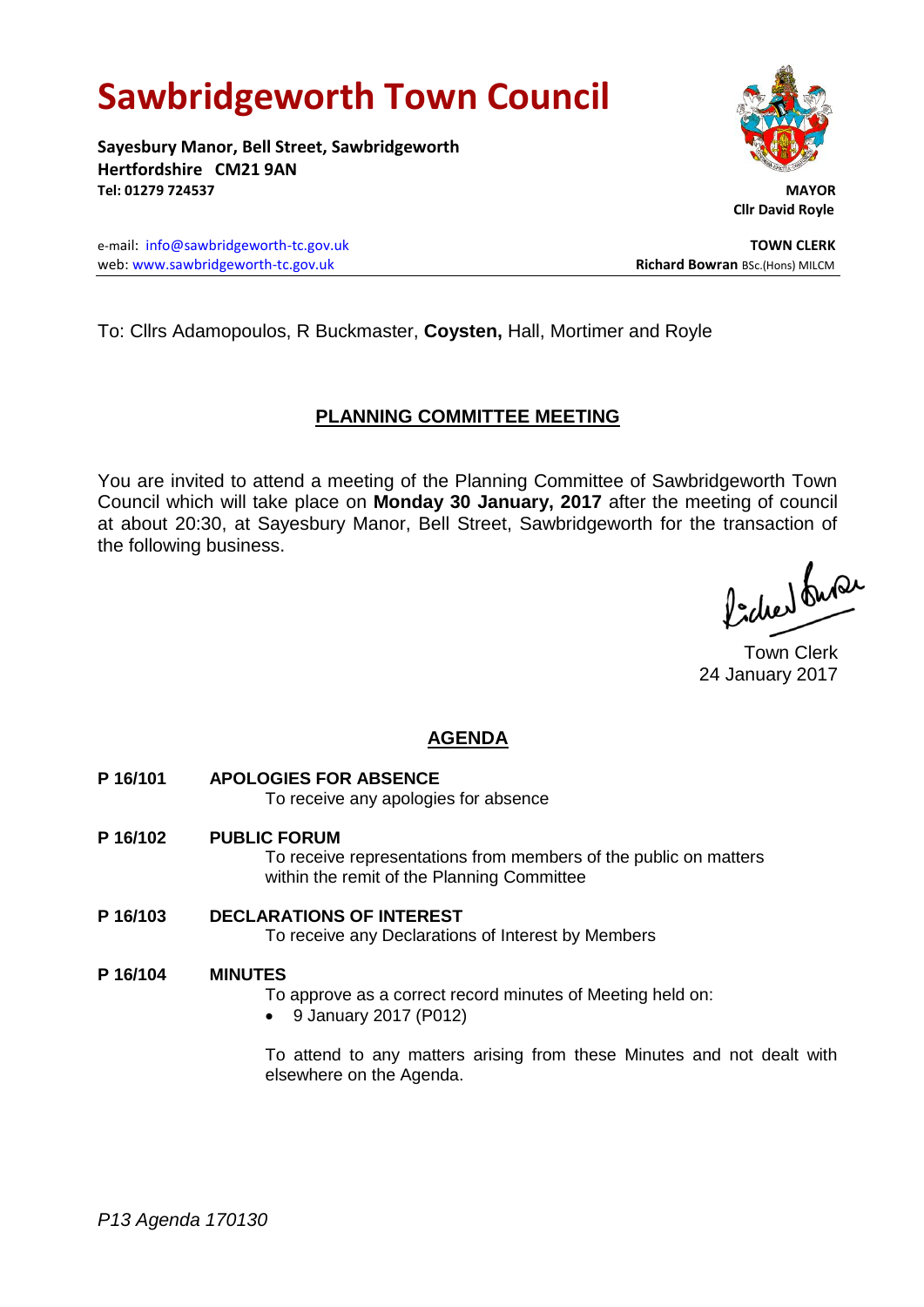#### **P 16/105 PLANNING APPLICATIONS RECEIVED FROM EHDC**

To consider Planning Applications received from EHDC since the last meeting of the Planning Committee

#### **3/16/2817/FUL The Leventhorpe School, Cambridge Road, CM21 9BX**

[Demolition of three classroom blocks and the creation of new block to house 17](https://publicaccess.eastherts.gov.uk/online-applications/simpleSearchResults.do?action=firstPage)  [classrooms with 6 temporary classrooms](https://publicaccess.eastherts.gov.uk/online-applications/simpleSearchResults.do?action=firstPage) **Applicant:** The Leventhorpe School

**\_\_\_\_\_\_\_\_\_\_\_\_\_\_\_\_\_\_\_\_\_\_\_\_\_\_\_\_\_\_\_\_\_\_\_\_\_\_\_\_\_\_\_\_\_\_\_\_\_\_\_\_\_\_\_\_\_\_\_\_\_\_\_\_\_\_**

Please follow alternative link if necessary:

[https://publicaccess.eastherts.gov.uk/online-](https://publicaccess.eastherts.gov.uk/online-applications/applicationDetails.do?activeTab=documents&keyVal=OIHG1EGLMND00)

[applications/applicationDetails.do?activeTab=documents&keyVal=OIHG1EGLMN](https://publicaccess.eastherts.gov.uk/online-applications/applicationDetails.do?activeTab=documents&keyVal=OIHG1EGLMND00) [D00](https://publicaccess.eastherts.gov.uk/online-applications/applicationDetails.do?activeTab=documents&keyVal=OIHG1EGLMND00)

**\_\_\_\_\_\_\_\_\_\_\_\_\_\_\_\_\_\_\_\_\_\_\_\_\_\_\_\_\_\_\_\_\_\_\_\_\_\_\_\_\_\_\_\_\_\_\_\_\_\_\_\_\_\_\_\_\_\_\_\_\_\_\_\_\_\_**

#### **3/17/0016/HH 7 Roseacres, CM21 0BU**

[Demolition of outbuilding. Erection of a two storey side extension; formation of raised](https://publicaccess.eastherts.gov.uk/online-applications/applicationDetails.do?activeTab=summary&keyVal=OJCXEEGLMS600)  [terrace at rear; extension of rear boundary wall.](https://publicaccess.eastherts.gov.uk/online-applications/applicationDetails.do?activeTab=summary&keyVal=OJCXEEGLMS600) **Applicant:** Mr & Mrs Darren Swainston

**\_\_\_\_\_\_\_\_\_\_\_\_\_\_\_\_\_\_\_\_\_\_\_\_\_\_\_\_\_\_\_\_\_\_\_\_\_\_\_\_\_\_\_\_\_\_\_\_\_\_\_\_\_\_\_\_\_\_\_\_\_\_\_\_\_\_**

#### **3/17/0056/VAR Lock Cottage, Sheering Mill Lane, CM21 9LR**

[Variation to condition 2 \(approved plans\) of Planning Approval ref 3/16/1926/HH to provide](https://publicaccess.eastherts.gov.uk/online-applications/applicationDetails.do?activeTab=summary&keyVal=OJMHVGGLMUJ00)  [a rear dormer and remove proposed window to front elevation. Condition Number\(s\): 2](https://publicaccess.eastherts.gov.uk/online-applications/applicationDetails.do?activeTab=summary&keyVal=OJMHVGGLMUJ00)  [Conditions Removal: Approved drawing amended to provide a dormer and slight increase](https://publicaccess.eastherts.gov.uk/online-applications/applicationDetails.do?activeTab=summary&keyVal=OJMHVGGLMUJ00)  [in footprint at ground level \(overall footprint remains unchanged\). No window to roadside](https://publicaccess.eastherts.gov.uk/online-applications/applicationDetails.do?activeTab=summary&keyVal=OJMHVGGLMUJ00)  [elevation. Approved plan reference to be changed from drawing no. 8132-P03A to](https://publicaccess.eastherts.gov.uk/online-applications/applicationDetails.do?activeTab=summary&keyVal=OJMHVGGLMUJ00)  [drawing no. 8132-P04](https://publicaccess.eastherts.gov.uk/online-applications/applicationDetails.do?activeTab=summary&keyVal=OJMHVGGLMUJ00)

**\_\_\_\_\_\_\_\_\_\_\_\_\_\_\_\_\_\_\_\_\_\_\_\_\_\_\_\_\_\_\_\_\_\_\_\_\_\_\_\_\_\_\_\_\_\_\_\_\_\_\_\_\_\_\_\_\_\_\_\_\_\_\_\_\_\_**

**\_\_\_\_\_\_\_\_\_\_\_\_\_\_\_\_\_\_\_\_\_\_\_\_\_\_\_\_\_\_\_\_\_\_\_\_\_\_\_\_\_\_\_\_\_\_\_\_\_\_\_\_\_\_\_\_\_\_\_\_\_\_\_\_\_\_**

**Applicant:** Mr Stephen Goodwin

**3/17/0090/HH 34 Gilders, CM21 0EF** Two storey side [and single storey rear extensions](https://publicaccess.eastherts.gov.uk/online-applications/applicationDetails.do?activeTab=summary&keyVal=OJVR8NGLMWP00) **Applicant:** Mr & Mrs Piggott

**3/17/0115/FUL Sawbridgeworth Memorial Hall, The Forebury, CM21 9BD** [Proposed single storey front extension](https://publicaccess.eastherts.gov.uk/online-applications/applicationDetails.do?activeTab=summary&keyVal=OJYZK5GL00X00) **Applicant:** Mr P Lee **\_\_\_\_\_\_\_\_\_\_\_\_\_\_\_\_\_\_\_\_\_\_\_\_\_\_\_\_\_\_\_\_\_\_\_\_\_\_\_\_\_\_\_\_\_\_\_\_\_\_\_\_\_\_\_\_\_\_\_\_\_\_\_\_\_\_**

#### **P 16/106 LATE PLANNING APPLICATIONS**

To deal with Planning Applications received from EHDC following the Publication of this Agenda and received before 27 January 2017